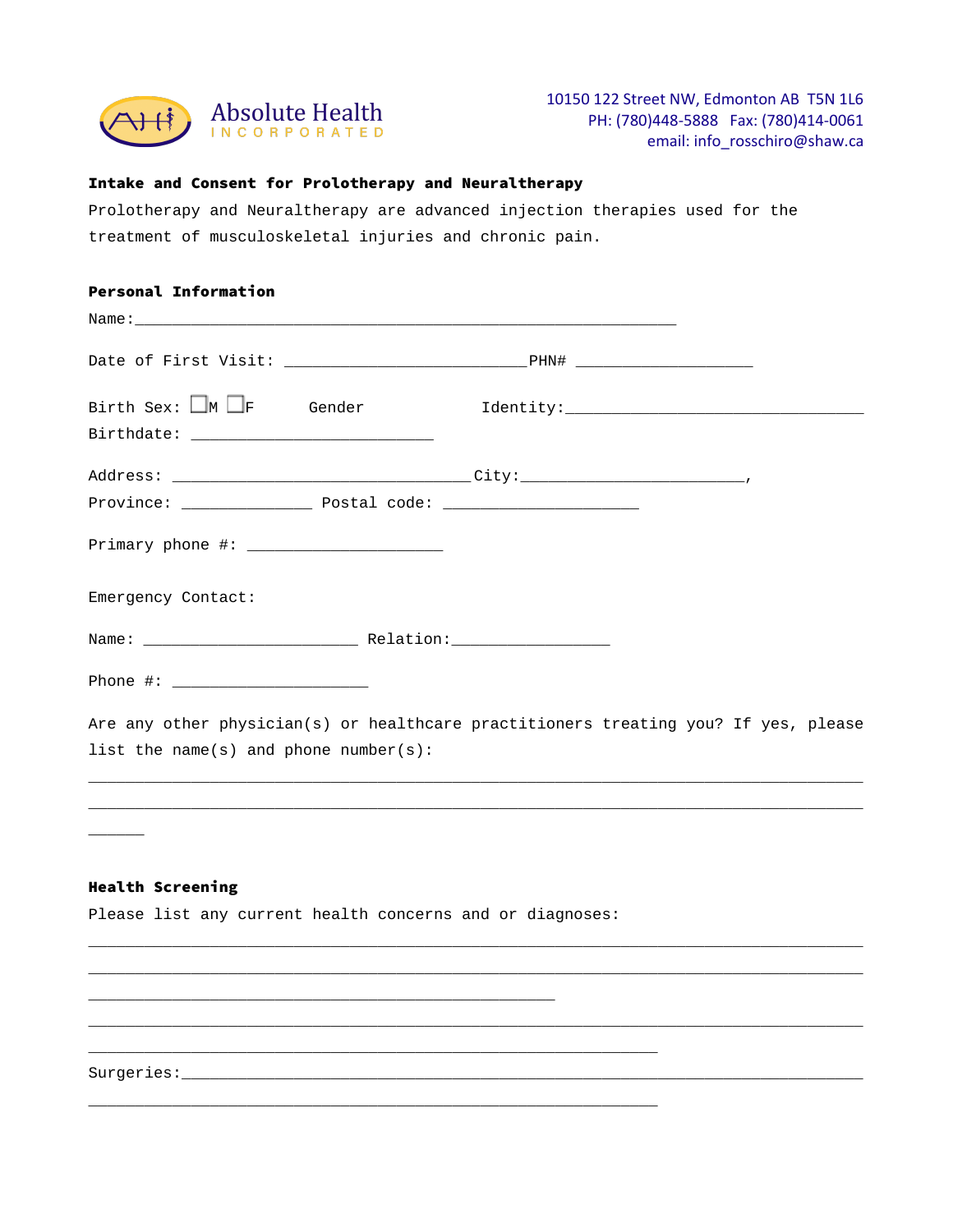Medications (current):

Known Allergies:

 $\overline{\phantom{a}}$  , and the contribution of the contribution of the contribution of the contribution of the contribution of the contribution of the contribution of the contribution of the contribution of the contribution of the Allergy to local anaesthetic: Yes / No Allergy to Latex: Yes / No

 $\mathcal{L}_\mathcal{L} = \mathcal{L}_\mathcal{L} = \mathcal{L}_\mathcal{L} = \mathcal{L}_\mathcal{L} = \mathcal{L}_\mathcal{L} = \mathcal{L}_\mathcal{L} = \mathcal{L}_\mathcal{L} = \mathcal{L}_\mathcal{L} = \mathcal{L}_\mathcal{L} = \mathcal{L}_\mathcal{L} = \mathcal{L}_\mathcal{L} = \mathcal{L}_\mathcal{L} = \mathcal{L}_\mathcal{L} = \mathcal{L}_\mathcal{L} = \mathcal{L}_\mathcal{L} = \mathcal{L}_\mathcal{L} = \mathcal{L}_\mathcal{L}$ 

Previous diagnoses: *(Please check all that apply to you)*

- $\square$  Bleeding disorders
- Asthma
- Arrhythmia
- $\square$  Hypertension
- □ History of MI
- □ Abnormal EKG
- $\square$  Peripheral edema
- $\Box$  CHF
- Anxiety/Panic Attacks:
- □ Pulmonary edema
- Angina
- $\square$  Kidney disease
- □ General edema
- Diabetes
- □ Cancer

\*Are you currently or potentially pregnant? Yes / No

THE INFORMATION I HAVE PROVIDED ON THIS FORM IS TRUE, ACCURATE, COMPLETE AND UP-TO-DATE TO THE BEST OF MY KNOWLEDGE

Signature: \_\_\_\_\_\_\_\_\_\_\_\_\_\_\_\_\_\_\_\_\_\_\_\_\_\_\_\_\_\_\_\_\_\_\_ Date:\_\_\_\_\_\_\_\_\_\_\_\_\_\_\_\_\_\_\_

# Informed Consent for advanced injections including Prolotherapy and/or Neuraltherapy

I have been informed of the risks and complications of injection therapies, although extremely rare, can be:

- 1. Pain at the injection site
- 2. Dizziness, nausea, and/or vomiting
- 3. Numbness
- 4. Allergic reaction to active ingredients (i.e. local anesthesia)

## $A+12$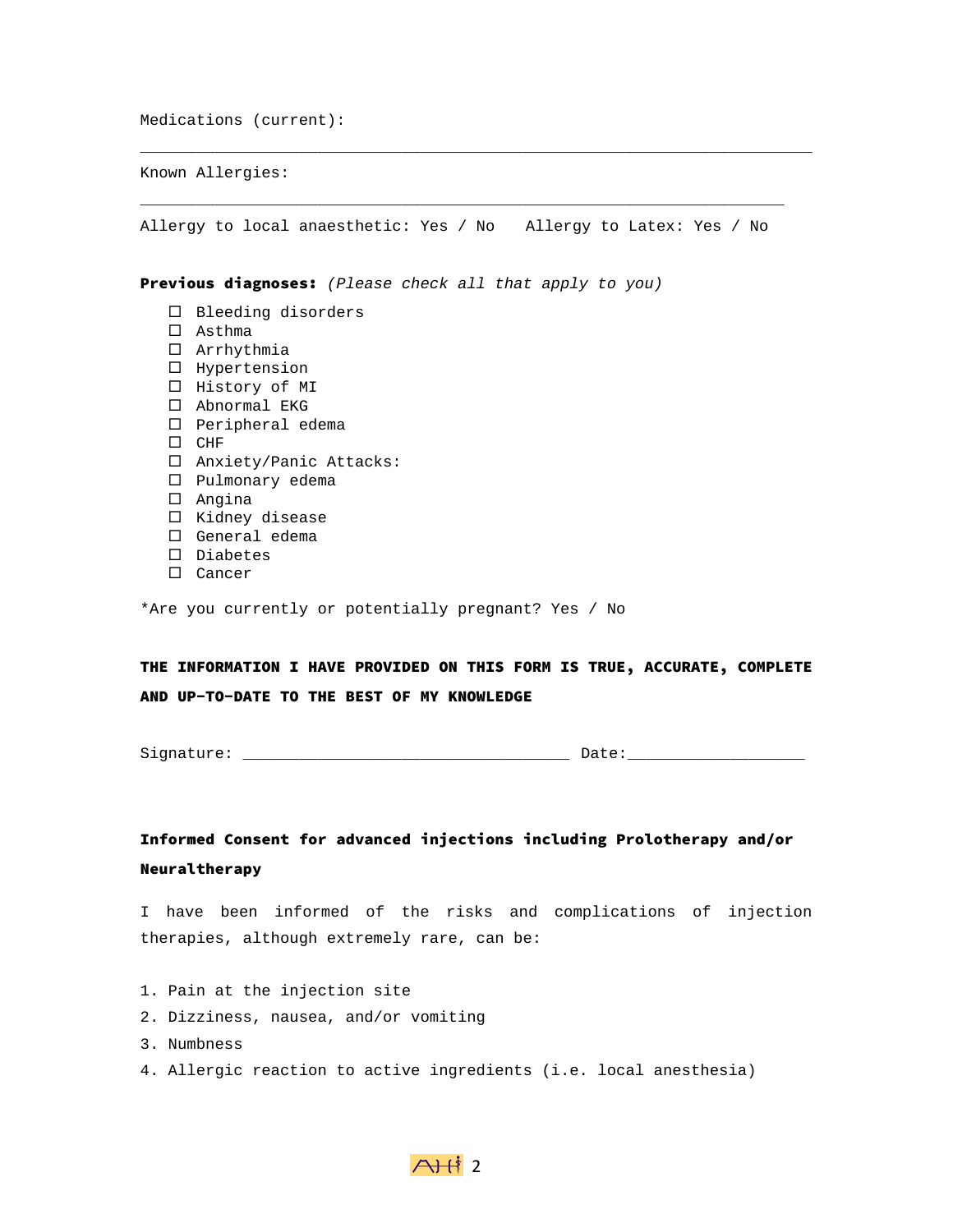5. Toxic reaction to active ingredients (i.e. rapid intravascular injection, chemical synovitis) 6. Infection at the injection site 7. Injury to nerves and muscles at the injection site 8. Temporary or permanent nerve paralysis 9. Spinal cord injury (proximal spinal cord injections) 10. Pneumothorax (lung field injections) 11. Death from complications of treatment

Initials: \_\_\_\_\_\_\_\_

#### *Statement of acknowledgement and consent*

As a patient of Absolute Health Incorporated, I,  $\overline{\phantom{a}}$ 

\_\_\_\_\_\_\_\_\_\_\_\_\_\_\_\_\_\_\_\_\_\_\_\_\_\_\_\_\_\_\_\_\_\_\_\_\_\_\_\_, have read the information and understand that my identity will be protected at all times and, if necessary, identifying information will be altered to protect my privacy. I understand that a record will be kept of the health services provided to me. This record will be kept confidential and will not be released to others unless so directed by myself in writing or unless law requires it. I understand that I may look at my medical record at anytime and can request a copy of it by paying the appropriate fee. I understand that information from my medical record may be analyzed for research purposes and that my identity will be protected and kept confidential.

The information I have provided is complete and inclusive of all health concerns including risk of pregnancy; and all medications, including over the counter drugs.

I hereby consent to treatment from Dr. Cindy Tran, ND, including but not restricted to injection therapies, and intend this consent to cover the entire course of treatment for my present condition. I understand this consent is voluntary and may be revoked at any time.

Printed name:\_\_\_\_\_\_\_\_\_\_\_\_\_\_\_\_\_\_\_\_\_\_\_\_\_\_\_\_\_\_\_\_\_\_\_\_\_\_\_\_\_\_\_\_\_\_\_\_\_\_\_\_\_\_\_\_\_\_\_

Signature:\_\_\_\_\_\_\_\_\_\_\_\_\_\_\_\_\_\_\_\_\_\_\_\_\_\_\_\_\_\_\_\_\_\_\_\_\_\_\_\_Date:\_\_\_\_\_\_\_\_\_\_\_\_\_\_\_\_\_